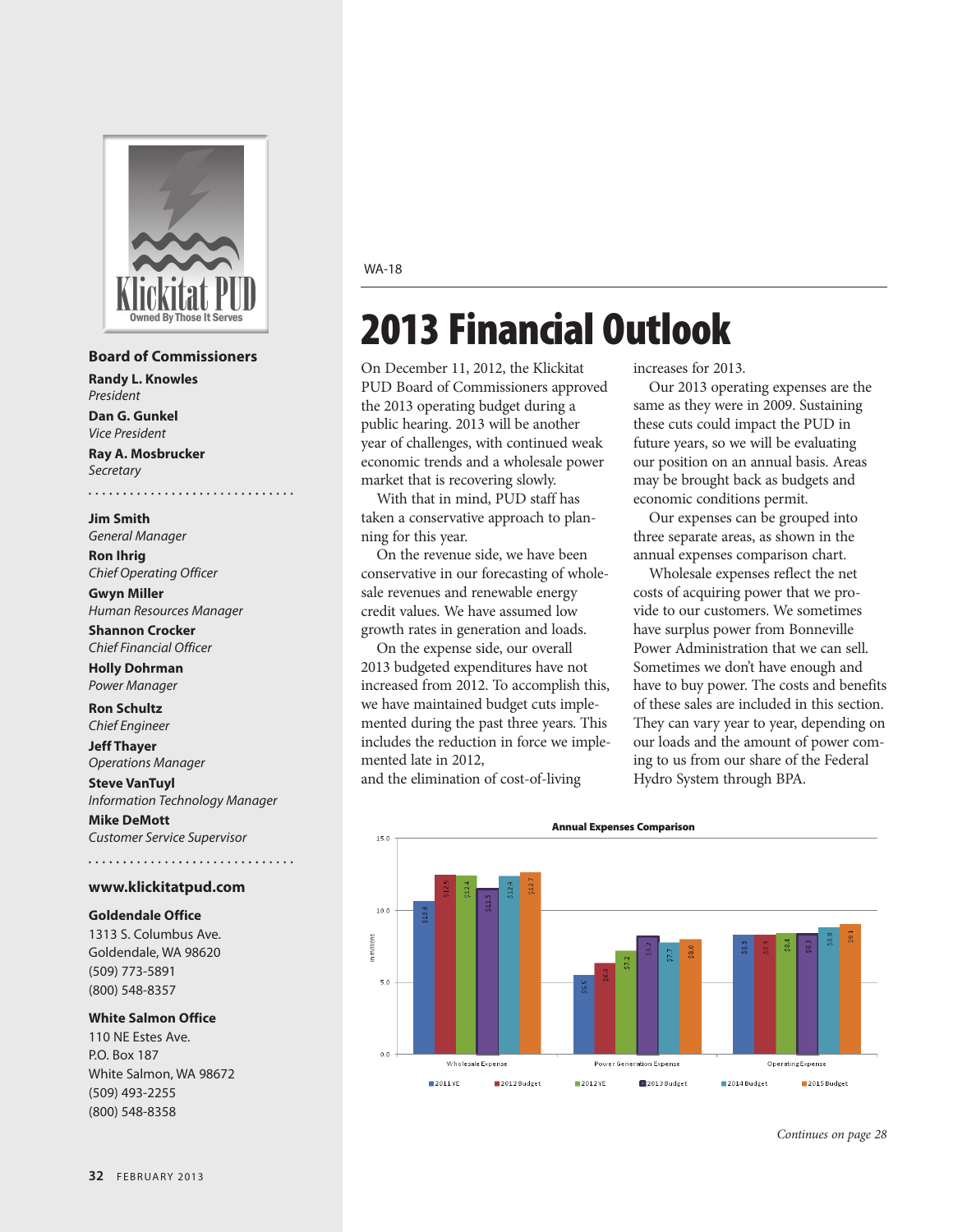# **2013 Financial Outlook**

*Continues from page 32*



Generation expense reflects our costs to produce the green energy we then sell into the market. It increased from 2011 through 2013. This is primarily a result of the expansion of the H.W. Hill landfill gas generation facility.

Operating expenses is an area we tightly control, and is basically the cost of running our electric and water/ wastewater systems. As mentioned, operating costs for 2013 are forecast to be essentially at 2009 levels (the chart only shows information since 2011).

Wholesale power purchases and interest expense continue to be the largest portions of our annual costs, representing 50 percent. Generation represents 22 percent. The remaining 28 percent represents the cost of operating our systems.

H.W Hill accounts for the largest portion of our generation cost and, as mentioned, this has increased during the past three years as we expanded the facility.

So, why did we do this?

Looking at the generation revenue chart below, the revenue from the plant will continue to increase as renewable energy credit prices and power prices improve, and as the plant continues to increase its output. Output is

increasing as the landfill itself grows and as the methane generated by the landfill increases. At the same time, there is a minimal increase in operating costs to generate more power because our capacity and operating infrastructure is already in place. As a result, revenues from the expansion increase much faster than the costs from 2014 and beyond.

This is not unrealistic. So far, we have secured pricing for approximately 95 percent of our 2013 output and about 75 percent of our 2014 output from our projects to ensure we realize these revenues. As a result, the cost of the power from the facility will continue to decrease for some years and the benefits to our ratepayers will increase.

Electric rates continue to be the single largest source of revenue for the PUD. However, the continued growth of generation revenues will assist in offsetting future electric rate increases, as they did between 2003 and 2011.

We continue to believe diversifying